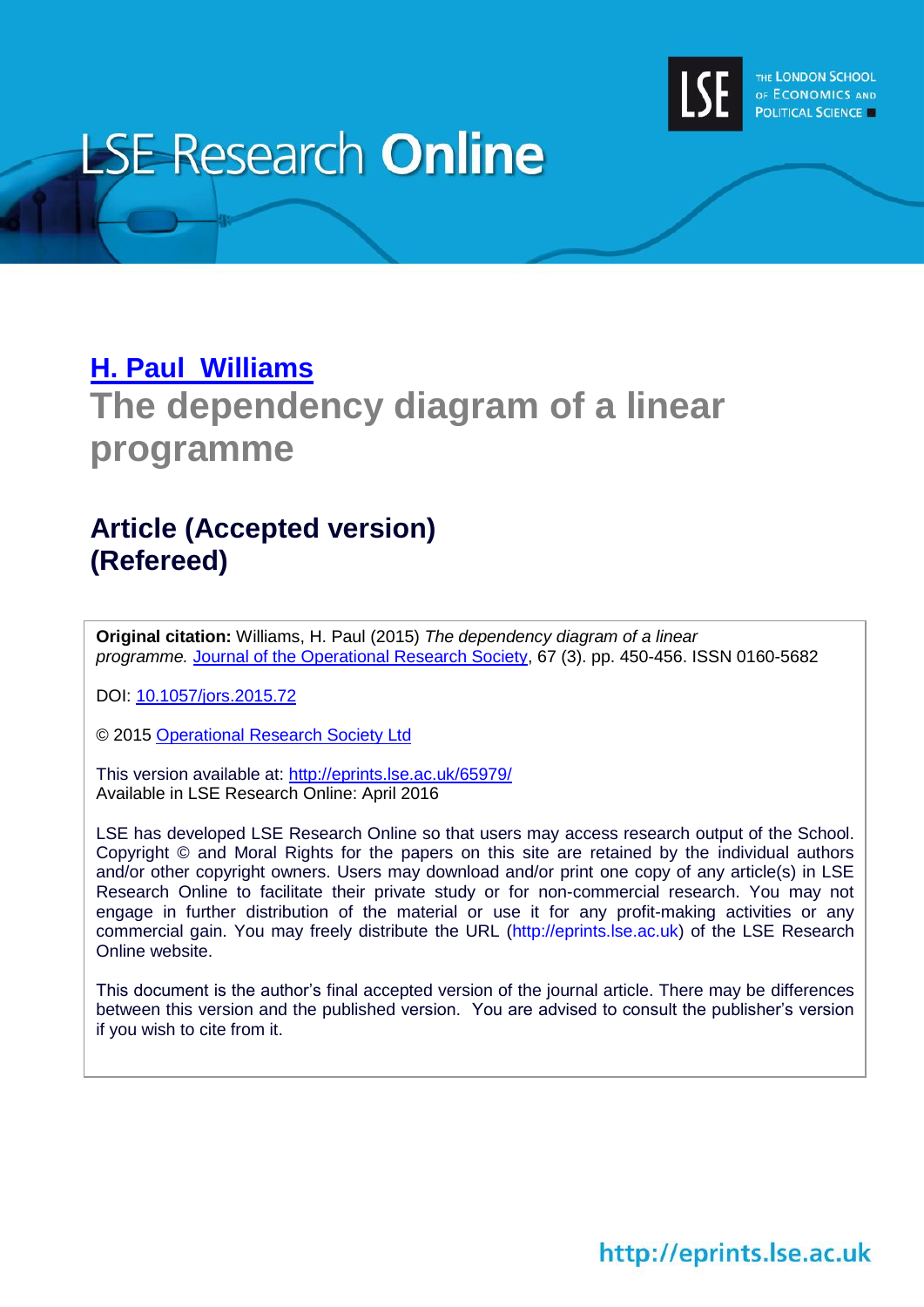# The Dependency Diagram of a Linear Programme

## H.P.Williams

London School of Economics h.p.williams@lse.ac.uk

> March 2014 Revised October 2014

## Abstract

The Dependency Diagram of a Linear Programme (LP) shows how the successive inequalities of an LP depend on former inequalities, when variables are projected out by Fourier-Motzkin Elimination. It is also explained how redundant inequalities can be removed, using the method attributed to Chernikov and to Kohler. Some new results are given. The procedure also leads to a transparent explanation of Farkas' Lemma, LP Duality, the dual form of Caratheodory's Theorem as well as generating all vertices and extreme rays of the Dual Polytope.

#### 1 Introduction

Fourier-Motzkin Elimination is a method of eliminating the variables in a polytope, defined by linear inequalities, by projection. It has been discovered and rediscovered, independently, a number of times and can be attributed to Fourier<sup>[4]</sup> and Motzkin<sup>[8]</sup> (in a Game Theory context). Langford<sup>[6]</sup> describes it (not using, or probably being aware of the Fourier-Motzkin name) as a method of showing that the Theory of Dense Linear Order is decidable by eliminating quantifiers. It can be used to solve LPs. Williams[11] gives an explanation of the method. Martin[7] also gives a description. The program PORTA[2] uses the method.

For any but small models the method is computationally impractical owing to the explosive growth in the number of generated inequalities, as variables are successively projected out.

In section 2 we describe the method by means of a *Dependency Diagram*. We have coined this name as it describes how successive inequalities, in projection, depend on previous inequalities. This leads to a method of showing how each dual feasible solution depends on non-negative multiples of the original inequalities. In that section we also show how the number of resultant inequalities can be reduced using theorems attributed to Chernikov[1] and to Kohler[5]. We also prove a, hitherto unproved, conjecture concerning the impossibility of certain redundant inequalities.

In section 3 we show how the method gives a clear demonstration of the duality theorem of LP, as well as generating all vertices and extreme rays of the dual polytope. It also gives demonstrations of Farkas' lemma and the dual form of Caratheodory's theorem (see eg Schrijver[9]).

The purpose of this paper is to provide a greater understanding of the structure of LPs as well as Duality and its Economic Interpretations.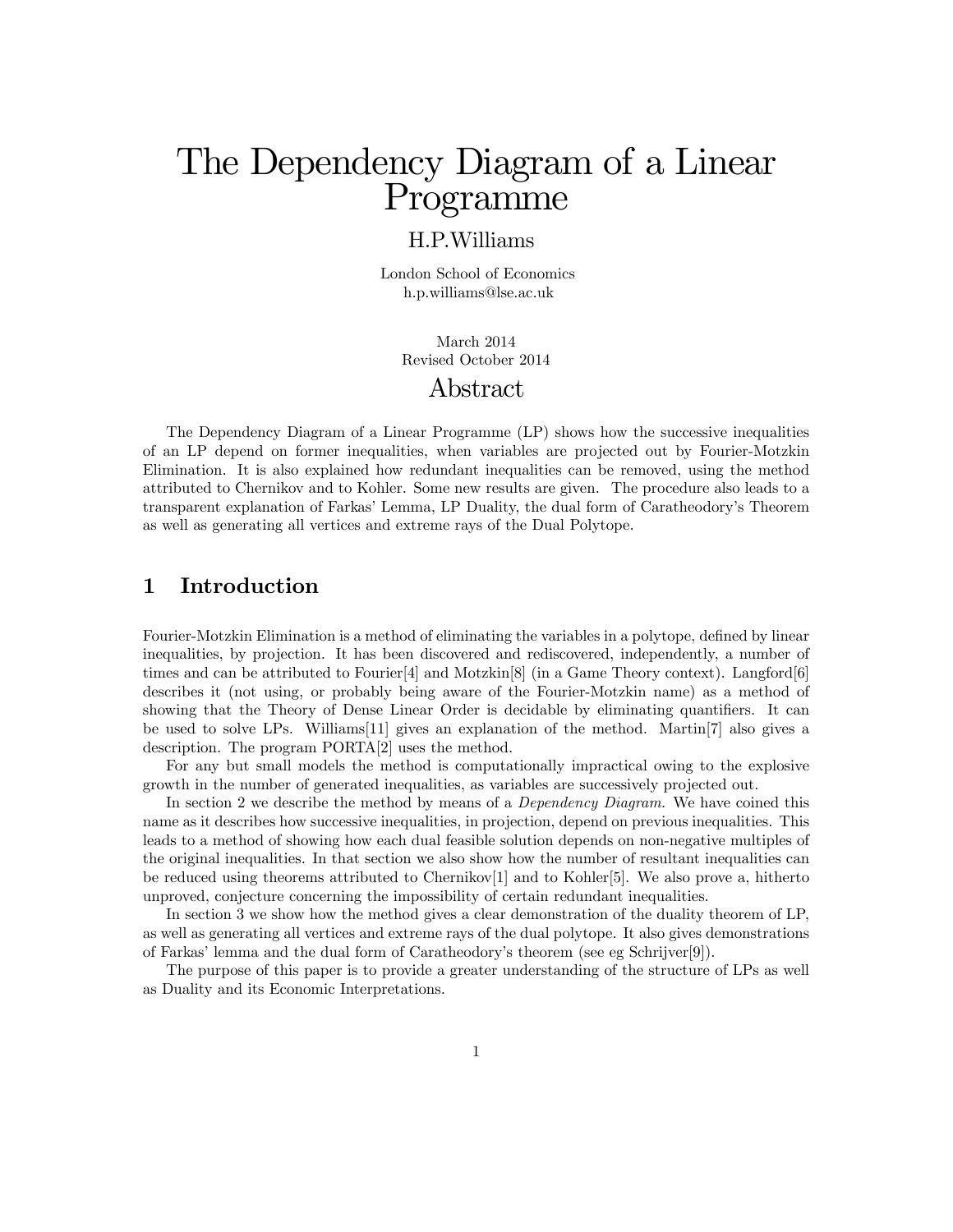# 2 The Dependency Diagram of an LP

We explain this by means of the following numerical example (we will consider all LPs in this form as maximisations subject to  $\leq$  inequalities).

Maximise z

$$
subject\ to\ -w - 2x + y + z &\leq\ 0\quad\ C0
$$
  
\n
$$
2w + 2x - 3y &\leq\ 1\quad\ C1
$$
  
\n
$$
w - x - y &\leq\ -1\quad C2
$$
  
\n
$$
-w + 2x + 3y &\leq\ 4\quad C3
$$
  
\n
$$
-12w + 9y &\leq\ -3\quad C4
$$
  
\n
$$
-w &\leq\ 0\quad C5
$$
  
\n
$$
-x &\leq\ 0\quad C6
$$
  
\n
$$
-y &\leq\ 0\quad C7
$$

The variables  $w, x, y$  can be projected out in any order. The projection (elimination) of a variable relies on the following theorem (using logical terminology as applied, for example, by Langford in terms of eliminating an  $\exists$  quantifier).

**Theorem 1**  $\exists x_j \{a_{ij}x_j \geq f_i \mid i \in I, \ -a_{kj}x_j \geq g_k \mid k \in K\} \Longleftrightarrow 0 \geq a_{kj}f_i + a_{ij}g_k \mid i \in I, k \in K$ where  $a_{ij} > 0, i \in I \cup K, x_j \in \mathcal{R}$ 

**Proof.** (i)  $\Rightarrow$  This is obtained by adding each inequality, in the form  $x_j \geq f_i/a_{ij}$  to each inequality, in the form  $-x_j \ge g_k/a_{kj}$  respectively to give  $f_i/a_{ij} \le -g_k/a_{kj}$ ,  $i \in I, k \in K$  ie  $0 \ge a_{kj}f_i + a_{ij}g_k$  $i \in I, k \in K.$ 

(ii) $\Leftarrow$ Suppose  $0 \ge a_{kj} f_i + a_{ij} g_k$  ie  $-a_{ij} g_k \ge a_{kj} f_i$ . This can expressed as  $-g_k/a_{kj} \ge f_i/a_{ij}$ . Let  $x_j = \max_i \{f_i/a_{ij}\}$  (or  $\min_k \{-g_k/a_{kj}\}\}\)$ . Then  $a_{ij}x_j \geq f_i$  and  $-a_{kj}x_j \geq g_k$   $i \in I, k \in K$ 

Note that if either  $I$  or  $K$  (or both) are empty then the conclusion is tautologically true and the variable  $x_j$  (and all inequalities containing it) can be removed with no resultant inequalities. We will refer to such an elimination as 'trivial'.

Applying this theorem to the elimination of  $w$  in the example we represent the original constraints by the nodes in the top row of figure 1.

The sign of the first variable, w, to be eliminated in each of these constraints is indicated. The resultant constraints are: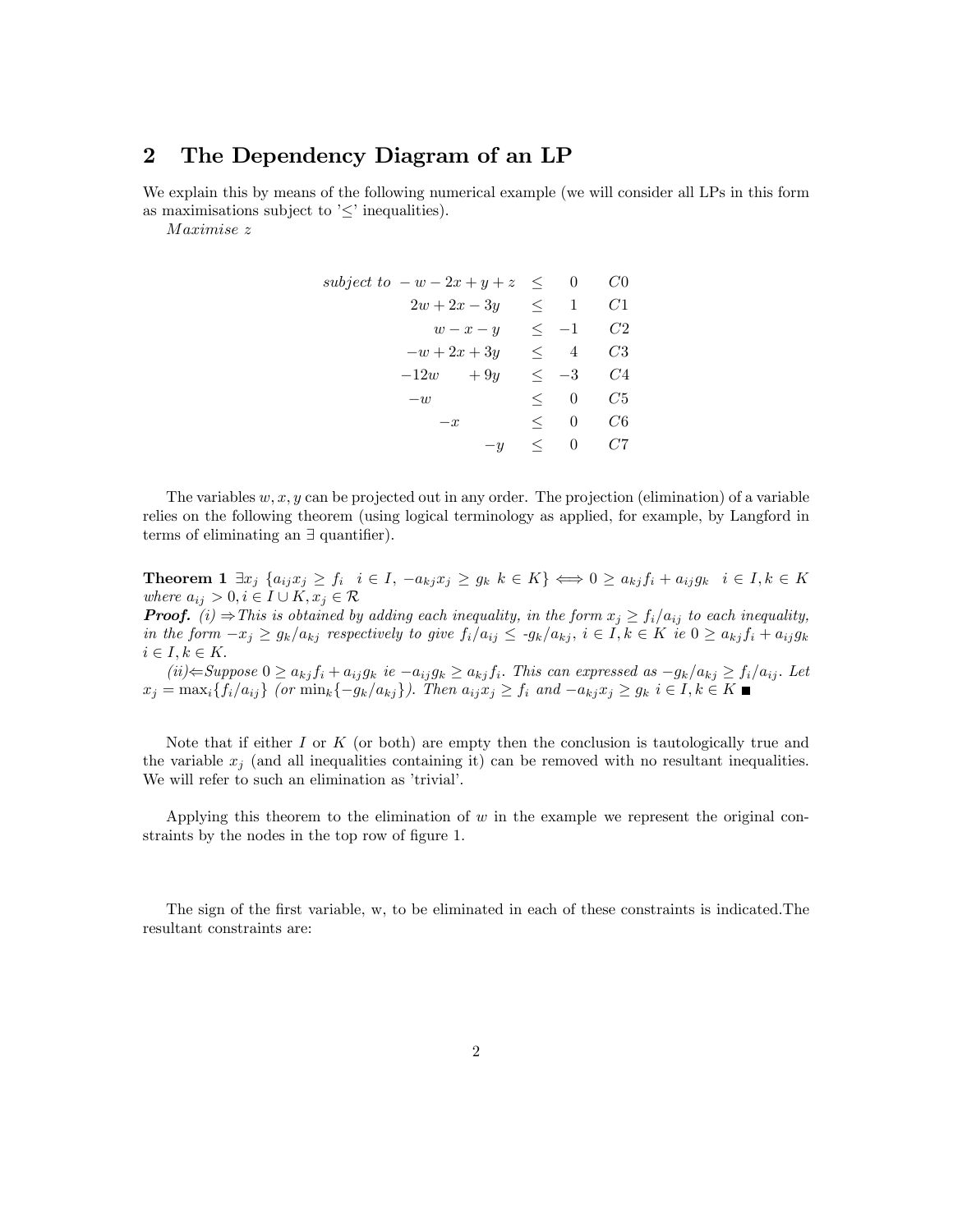

Figure 1: Dependency diagram after the elimination of variable w.

| $-2x - y + 2z \leq 1$ |  | $D0 = 2C0 + C1$                      |
|-----------------------|--|--------------------------------------|
| $-3x + z \le -1$      |  | $D1 = C0 + C2$                       |
| $6x + 3y \leq 9$      |  | $D2 = C1 + 2C3$                      |
| $x+2y \leq 3$         |  | $D3 = C2 + C3$                       |
| $12x - 9y \leq 3$     |  | $D4 = 6C1 + C4$                      |
|                       |  | $-12x - 3y \le -15$ $D5 = 12C2 + C4$ |
|                       |  |                                      |
|                       |  | $2x - 3y \le 1$ $D6 = C1 + 2C5$      |
|                       |  | $-x-y \le -1$ $D7 = C2 + C5$         |
| $-x \leq 0 \leq C6$   |  |                                      |
| $-y \leq 0$           |  | C7                                   |

We refer to the two inequalities, from which each new inequality is derived, as the parents. Hence D0 has C0 and C1 as parents. Note that the result of carrying out successive eliminations of variables will be to produce inequalites which are positive combinations of some of the original inequalities (which we will refer to as the 'ancestors').

In order to reduce the number of derived constraints, we can rely on the following theorem (attributed to Kohler[5] and to Chernikov[1]).

**Theorem 2** If an inequality depends on a proper, or the same, subset of the inequalities which give rise to another inequality then this latter inequality is redundant.

**Proof.** Suppose we have a system  $Ax + By \leq b$  where  $A, B$  are matrices and  $x, y$  and b vectors. Denote the rows of  $A$  by  $a_1', a_2', ..., a_m'$ . Suppose an inequality results from eliminating  $x$  (an n-tuple) and depends (without loss of generality) on the first  $r$  inequalities in the system. We have

$$
\mu_1 \mathbf{a}'_1 + \mu_2 \mathbf{a}'_2 + \dots + \mu_r \mathbf{a}'_r = \mathbf{0} \qquad \text{where } \mu_1, \mu_2, \dots, \mu_r > 0 \tag{1}
$$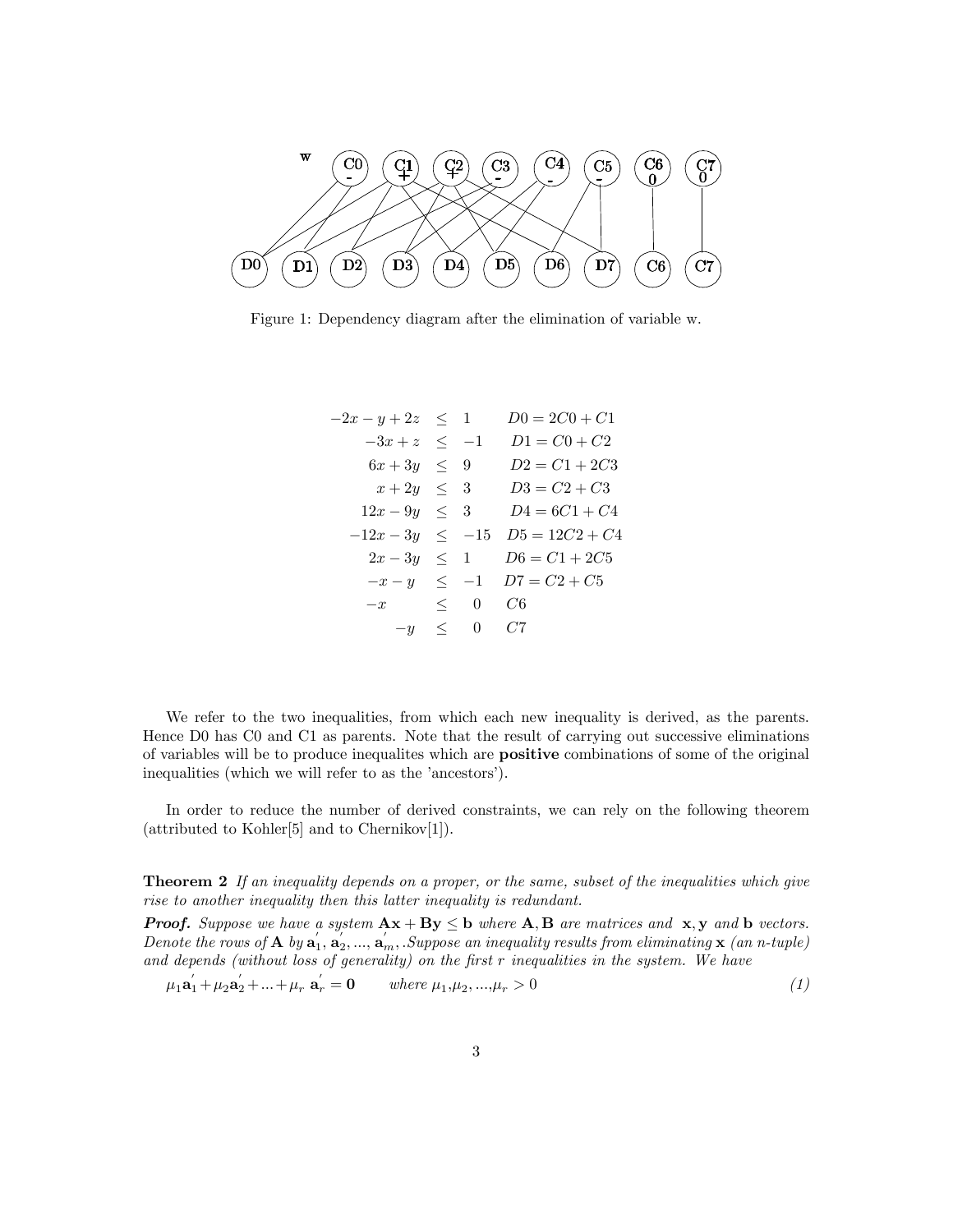Suppose another inequality results from eliminating  $x$  and depends on the first s inequalities, where  $s > r$ . We have

$$
\lambda_1 \mathbf{a}'_1 + \lambda_2 \mathbf{a}'_2 + \ldots + \lambda_r \ \mathbf{a}'_r + \lambda_{r+1} \mathbf{a}'_r + \ldots + \lambda_s \mathbf{a}'_s = \mathbf{0} \qquad \text{where } \lambda_1, \lambda_2, \ldots, \lambda_s > 0 \tag{2}
$$
  
We assume, temporarily, that, in the

case  $s = r$ , not all  $\mu_i$  and  $\lambda_i$  are the same. If we choose  $\rho = Min_{i \leq r} \frac{\lambda_i}{\mu_i}$  then we can obtain

$$
(\lambda_1 - \rho \mu_1)\mathbf{a}'_1 + (\lambda_2 - \rho \mu_2)\mathbf{a}'_2 + \dots + (\lambda_r - \rho \mu_r)\mathbf{a}'_r + \lambda_{r+1}\mathbf{a}'_r + \dots + \lambda_s\mathbf{a}'_s = \mathbf{0}
$$
\n(3)

 $(i\lambda_i - \rho \mu_i) \geq 0, i = 1, 2, ..., r$  and at least one of these expressions is zero. Applying the (non-negative) multipliers  $(\lambda_i - \rho \mu_i)$  to the system we obtain another valid (non-trivial) inequality from eliminating  $\mathbf x$ . From theorem 1 it follows that both this inequality and that corresponding to the multipliers in (1) are implied by the inequalities resulting from Fourier-Motzkin Elimination. Neither can be implied by that corresponding to  $(2)$  since this depends on some rows of **A** on which each of the other two inequalities is not dependent. But the inequality corresponding to (2) can be obtained by adding that corresponding to (1) to that corresponding to (3) in multiples of  $\rho$  and 1 respectively. Hence that corresponding to (2) is redundant..In the case that  $s = r$ , and not all the  $\mu_i$  and  $\lambda_i$  are the same, the above argument shows that both are redundant. If  $\mu_i$  and  $\lambda_i$  are the same then either one will be redundant, in the presence of the other.

Theorem 3 If, after eliminating n variables by Fourier-Motzkin Elimination, an inequality depends on more than  $n + 1$  of the original inequalities it is redundant.

**Proof.** Consider again the system  $Ax + By \leq b$  and an inequality resulting from eliminating x (an n-tuple) which depends on the first  $n + r$  rows, where  $r > 1$ . Then

$$
\mu_1 a_1' + \mu_2 a_2' + \dots + \mu_{n+r} a_{n+r}' = 0 \qquad \text{where } \mu_1, \mu_2, \dots, \mu_{n+r} > 0 \tag{4}
$$

Since the  $a'_i$  are n-tuples any  $n+1$  of them must be linearly dependent. Hence we have

$$
\lambda_1 a_1' + \lambda_2 a_2' + \ldots + \lambda_r a_r' + \lambda_{n+1} a_{n+1} = 0 \qquad \text{where} \quad \text{at least one } \lambda_i > 0 \tag{5}
$$

We can add or subtract a suitable multiple of  $(5)$  to  $(4)$  in order to eliminate at least one  $a_{i}^{'}$  from (4) but still keep the multipliers non-negative. The procedure can be repeated until no more than  $n + 1$  of the  $a'_i$  are involved. The inequality resulting from applying these new, nonnegative,multipliers to the system is clearly valid and so implied by the multipliers resulting from Fourier-Motzkin elimination. It cannot, however, depend on the inequality corresponding to (4) which is therefore redundant by virtue of theorem 2.  $\blacksquare$ 

This theorem can be strengthened by the following corollary.

Corollary 4 Any non-redundant inequality, after the non-trivial elimination of n variables depends on **exactly**  $n + 1$  of the original inequalities.

By "non-trivial" we mean each elimination of a variable is between an inequality in which it has a negative coefficient and an inequality in which it has a positive coefficient. A 'trivial' elimination is that remarked on after theorem 1 where the variable has all coefficients zero, or of the same sign, resulting in the removal of the variable and all inequalities in which it occurs.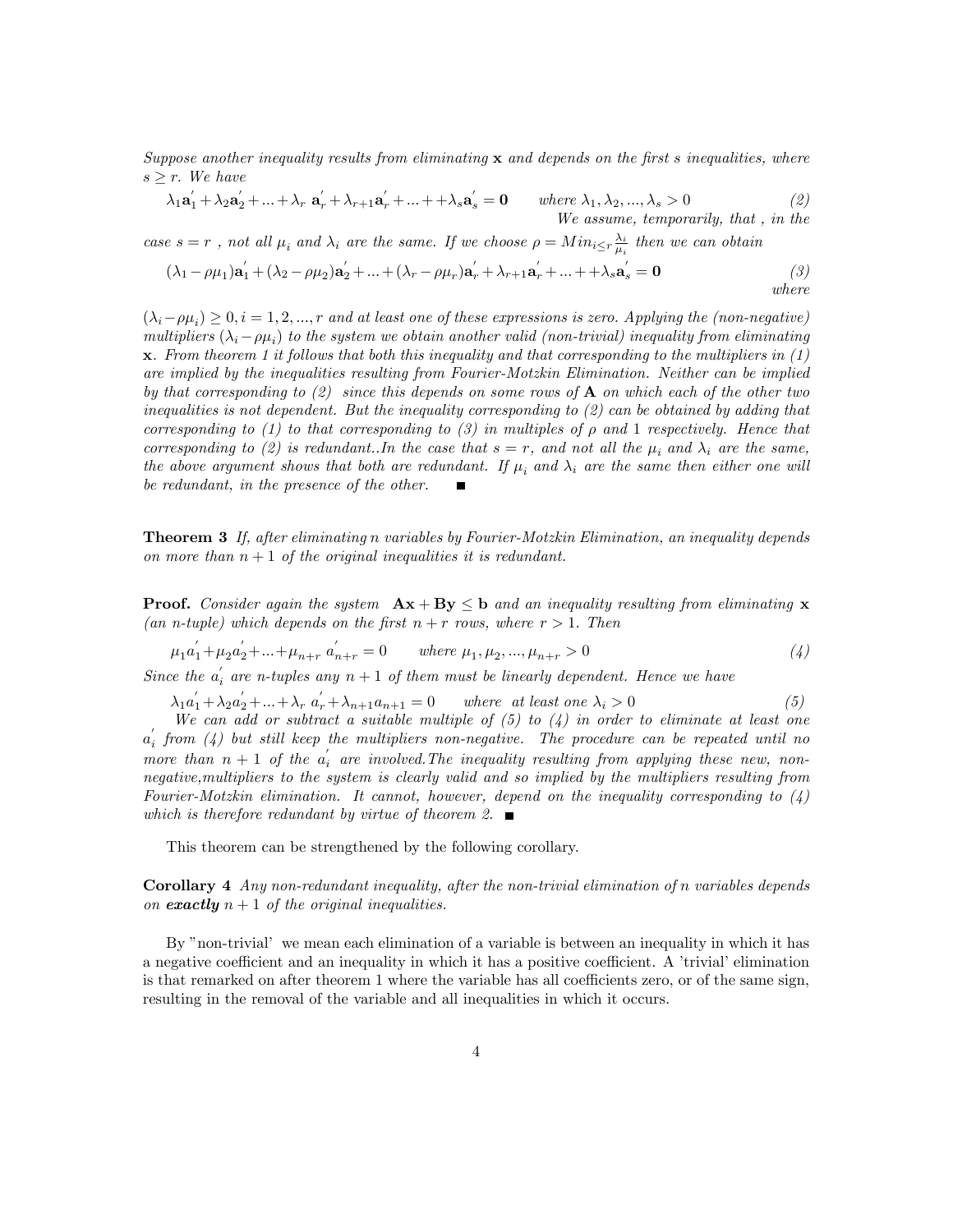**Proof.** We proceed inductively. If an inequality results from the non-trivial elimination of 1 variable it must arise from 2 original inequalities We suppose that an inequality P results from a non-trivial elimination of a variable between inequalities A and B and that A and B each result from the nontrivial elimination of n variables from the original inequalities. We make the inductive hypothesis that A and B each depend on  $n+1$  of the original inequalities..

Two cases will be distinguished. In case (i) A and B each depend on the same set of  $n+1$  of the original inequalities. If A and B are different inequalities they are both redundant by theorem 2 and the case does not arise. If A and B are the same inequality there can be no elimination between them and P is not derivable. In Case (ii) A and B depend on different subsets of of  $n+1$ of the original inequalities. Should these subsets differ by more than 1 inequality  $P$  will depend on more than  $n + 1$  of the original inequalities and therefore be redundant by corollary 1. Should the subsets differ by 1 inequality then P will depend on  $n+2$  of the original inequalities, confirming the inductive assumption.

It is not possible to generate two inequalities (which might be the same) by different routes

by n non-trivial eliminations from exactly  $n+1$  ancestors. We prove this in the theorem below. Kohler suggested this but was unable to prove it. If there are more than  $n+1$  ancestors then, of course, these inequalities would be redundant by virtue of theorem 2. (This happens in the next elimination in the example, and is shown below).

**Theorem 5** It is not possible to generate the same inequality, by different routes, by n non-trivial eliminations from exactly  $n+1$  ancestors (removing redundant inequalities by theorems 1 and 2).

**Proof.** This is trivially true for  $n = 1, 2, 3$ . We suppose, inductively, it is true for all up to, and including n. Suppose, however, that for  $n + 1$  eliminations (and  $n > 2$ ) we can generate two nodes from  $n + 2$  nodes at the top level. By the inductive assumption we need at least  $n + 2$  nodes at the next level in order to generate two final nodes. In order to do this we must have at least two nodes with  $a +$  and two nodes with  $a - at$  the top level. But the first of the two final nodes  $(P)$  requires exactly  $n + 1$  ancestors at the second level (by corollary 1). We have the situation shown in figure 2. We name the inequalities represented at each node at the top level A,B,...and give the sign of the variable to be eliminated. At subsequent levels we name the nodes representing inequalities by the names of their predecessors, again giving the sign of the variable to be next eliminated. Without  $loss of generality we can name these inequalities and give the signs shown in figure 2.$ 

At the second level we must have at least one node with a  $\dot{f}$  and at least one node with a in order to generate nodes at the third level. Suppose we have exactly one node with  $a +$  and or exactly one node with  $a$ . Without loss of generality let  $AC$  be the first of these nodes. Combining with node BD we would generate the redundant (by theorem 2) inequality ABCD, at the third stage, and therefore be unable to generate the requisite number  $(n)$  of non-redundant inequalities at the third stage. Therefore at least two nodes at the second level have  $a + \text{sign}$  and at least two nodes have a - sign. If  $n = 3$  and AC and BD had opposite signs (forcing AD and BC to have opposite signs) combining these pairs of inequalities would result in two redundant inequalities, making it impossible to generate the requisite number of inequalities at the next stage. Hence AC and BD must have the same sign as each other. We can show that this sign cannot be opposite to that for AC and BD by the following argument: Writing A,B,C,D (after scaling) as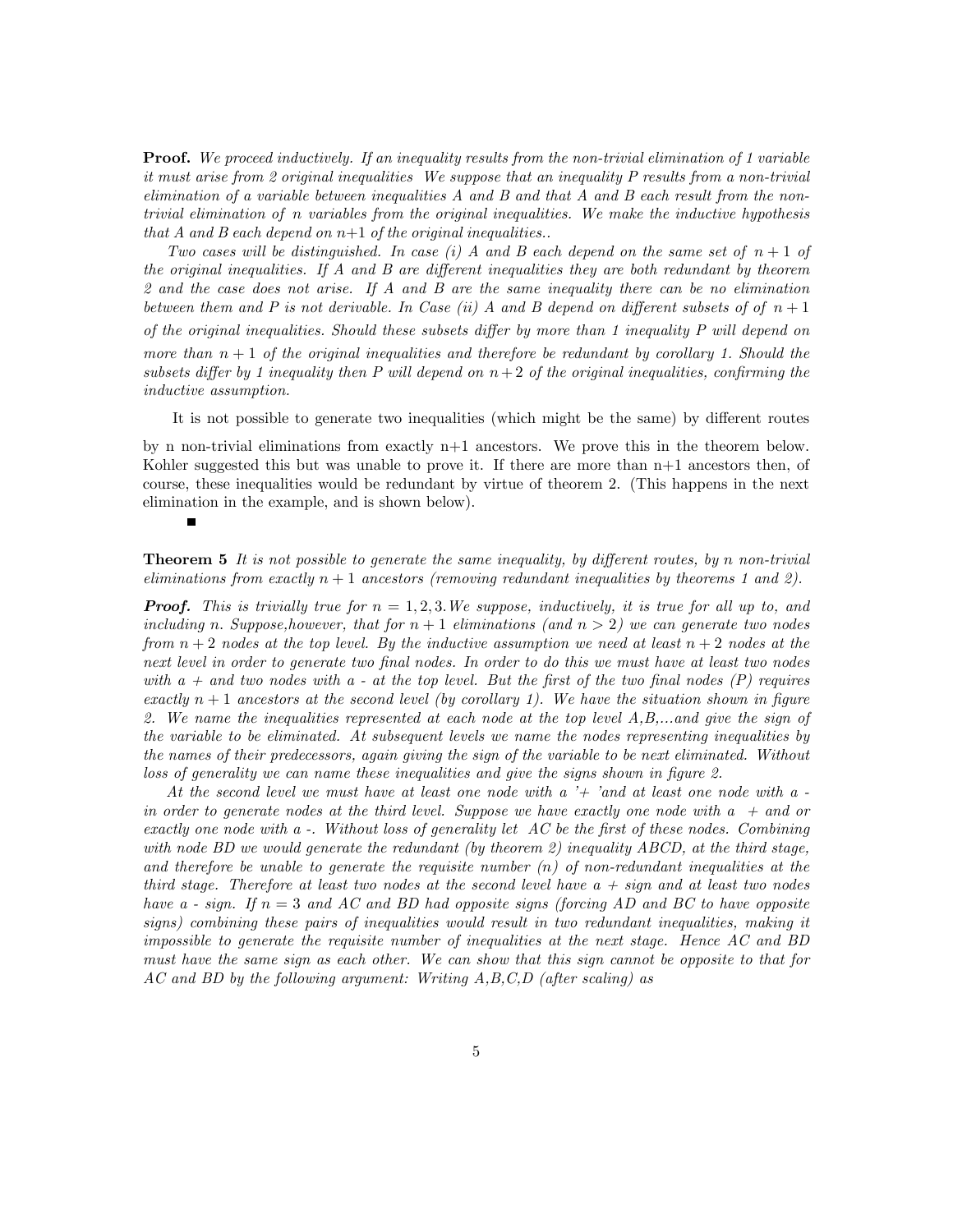$x_1 + a_{12}x_2 + \dots \leq b_1$  $x_1 + a_{22}x_2 + \dots \le b_2$  $x_1 + a_{32}x_2 + \dots \leq b_3$  $x_1 + a_{42}x_2 + \ldots \leq b_4$ 

and performing the elimination given in figure 2 gives the inequalities  $AC, BD, AD, BC$  as



Figure 2: Impossibil;ity of generating 2 inequalities from n+2 ancestors by n+1 eliminations.

| $(a_{12} + a_{32})x_2 + \dots \le b_1 + b_3$ |                    |
|----------------------------------------------|--------------------|
| $(a_{22} + a_{42})x_2 + $                    | $\leq$ $b_2 + b_4$ |
| $(a_{12} + a_{42})x_2 + $                    | $\leq$ $b_1 + b_4$ |
| $(a_{22} + a_{32})x_2 + $                    | $\leq$ $b_2 + b_3$ |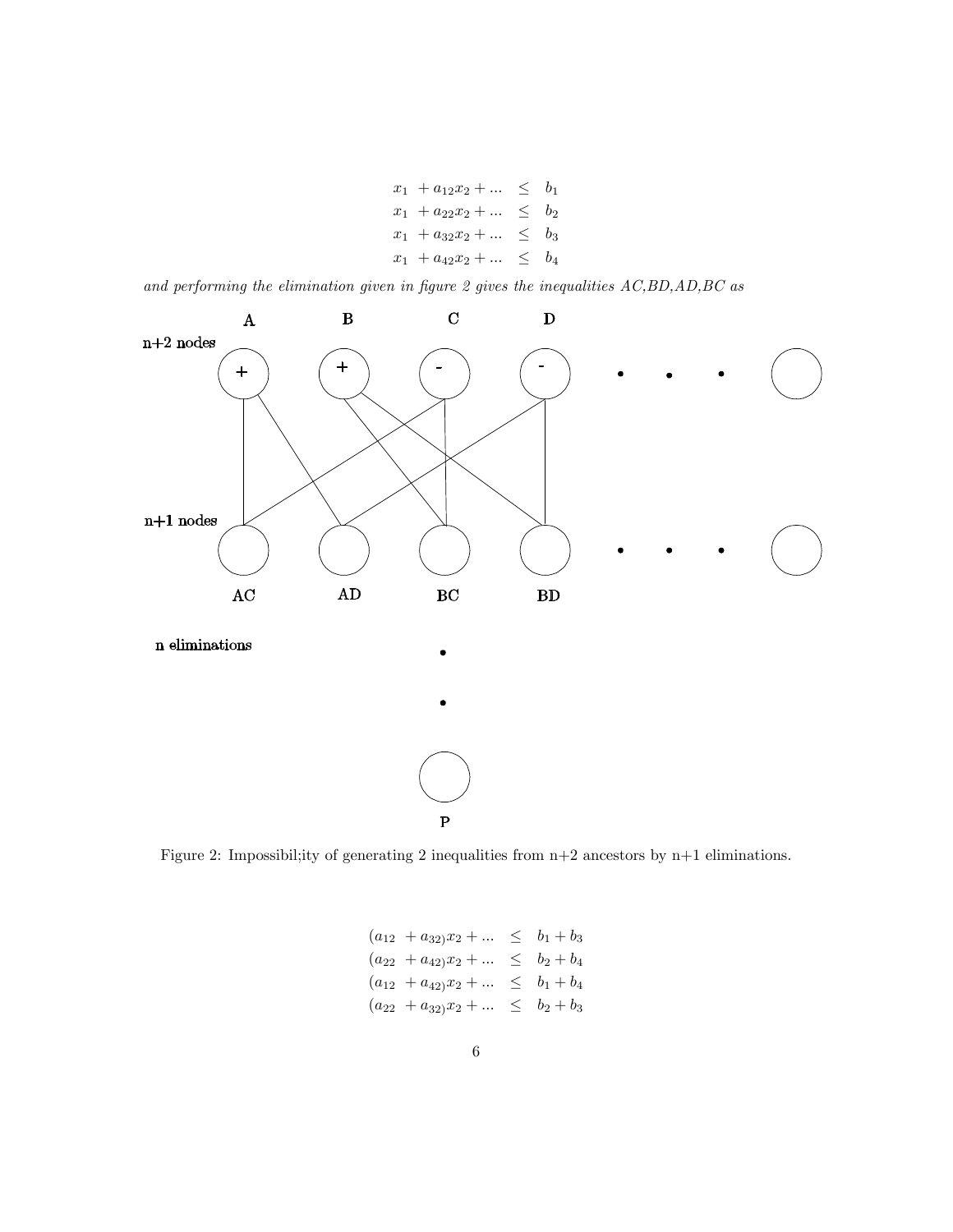If the sign of the coefficients of  $x_2$ in AC and BD is opposite to that in AD and BD then we have either (if  $AC$  and  $BD$  are associated with positive coefficients)

$$
(a_{12} + a_{32}) > 0
$$
  
\n
$$
(a_{22} + a_{42}) > 0
$$
  
\n
$$
-(a_{12} + a_{42}) > 0
$$
  
\n
$$
-(a_{22} + a_{32}) > 0
$$

or (if  $AC$  and  $BD$  are associated with negative coefficients) the four inequalities above reversed. Adding each set of four inequalities is a contradiction. Hence the signs must all be the same. This shows that we cannot perform a non-trivial elimination from level 2 to 3 proving the theorem for  $n=3.$ 

If  $n > 3$  we can use the argument above to show that, at successive levels, we must have at least two node with  $a + sign$  and at least two nodes with  $a - sign$ . Eventually we reach a level with two  $+$  noes and two - nodes. This correspond to the case  $n = 3$  where it is shown above that we cannot that we cannot proceed to more than one final node with two eliminations. Hence the theorem is proved for all  $n. \blacksquare$ 

We now proceed to the elimination of  $x$  from the example using the results of the foregoing theorems to avoid generating redundant inequalities. The result is given in figure 3.



Figure 3: Dependency diagram after the elimination of variable x.

The derived inequalities are: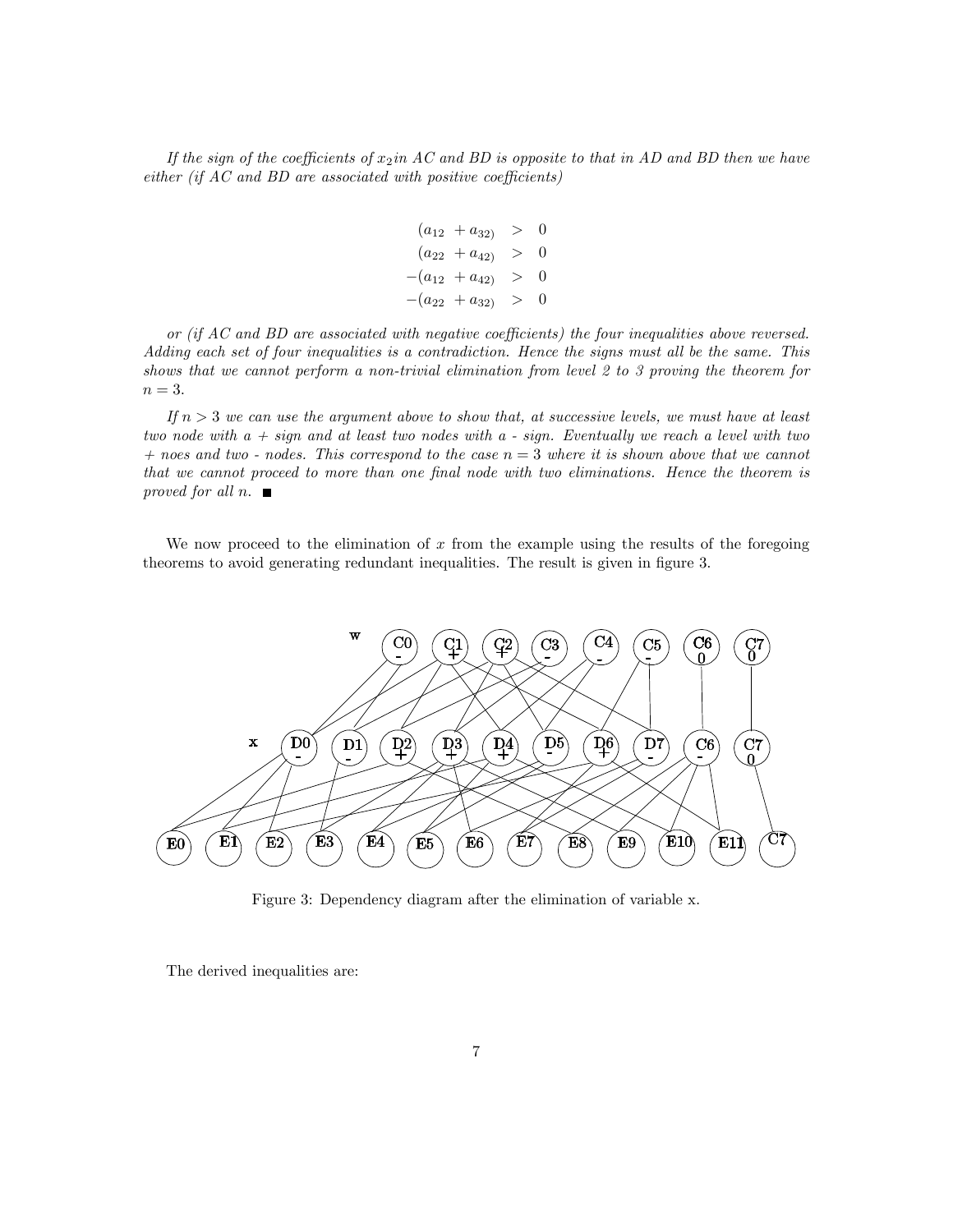|                     | $6z \leq 12$ | $E0 = 3D0 + D2 = 6C0 + 4C1 + 2C3$   |
|---------------------|--------------|-------------------------------------|
| $-15y + 12z \leq 9$ |              | $E1 = 6D0 + D4 = 12C0 + 12C1 + C4$  |
| $-4y+2z \leq 2$     |              | $E2 = D0 + D6 = 2C0 + 2C1 + 2C5$    |
| $6y + z \leq 8$     |              | $E3 = D1 + 3D3 = C0 + 4C2 + 3C3$    |
| $21y \leq 21$       |              | $E4 = 12D3 + D5 = 24C2 + 12C3 + C4$ |
| $-12y \le -12$      |              | $E5 = D4 + D5 = 6C1 + 12C2 + 2C4$   |
|                     | $y \leq 2$   | $E6 = D3 + D7 = 12C2 + C3 + C5$     |
| $-5y \leq -1$       |              | $E7 = D6 + 2D7 = C1 + 2C2 + 4C5$    |
|                     | $3y \leq 9$  | $E8 = D2 + 6C6 = C1 + 2C3 + 6C6$    |
|                     | $2y \leq 3$  | $E9 = D3 + C6 = C2 + C3 + C6$       |
| $-9y \leq 3$        |              | $E10 = D4 + 12C6 = 6C1 + C4 + 12C6$ |
| $-3y \leq 1$        |              | $E11 = D6 + 2C6 = C1 + 2C5 + 2C6$   |
| $-y \leq 0$         |              | C7                                  |
|                     |              |                                     |

Notice that we have used theorem 2 to avoid, unnecessarily, eliminating  $x$  between the following pairs of inequalities (D0,D3), (D1,D2), (D1,D4), (D1,D6), (D2,D5), (D2,D7),(D5,D6), and (D4,D7) as the resultant inequalities would all depend on 4 of the original inequalities (instead of 3). The elimination between D0 and D3 and that between D1 and D2 both produce the redundant inequality  $3y + 2z \le 7$  (which both result from  $2C0 + C1 + 2C2 + 2C3$ ), but by different routes through the Dependency Diagram).

Proceeding with the elimination of  $y$  produces the Dependency Diagram in figure 4. Again we have not generated inequalities which would be redundant by virtue of theorem 2.

The resultant inequalities are:

|             | $6z \leq 12$ | $F0 = E0 = 3D0 + D2 = 6C0 + 4C1 + 2C3$                                              |
|-------------|--------------|-------------------------------------------------------------------------------------|
|             |              | $0 \le 0 \le F1 = 12E4 + 21E5 = 144D3 + 21D4 + 33D5 = 126C1 + 540C2 + 144C3 + 54C4$ |
|             | $0 \leq 9$   | $F2 = 5E6 + E7 = 5D3 + D6 + 7D7 = C1 + 12C2 + 5C3 + 9C5$                            |
| $0 \leq 30$ |              | $F3 = 3E8 + E10 = 3D2 + D4 + 30C6 = 9C1 + 6C3 + C4 + 30C6$                          |
| $0 \leq 10$ |              | $F4 = E8 + E11 = D2 + D6 + 8C6 = 2C1 + 2C3 + 2C5 + 8C6$                             |
|             | $0 \leq 9$   | $F5 = E8 + 3C7 = D2 + 6C6 + 3C7 = C1 + 2C3 + 6C6 + 3C7$                             |
| $z \leq 8$  |              | $F6 = E3 + 6C7 = D1 + 3D3 + 6C7 = C0 + 4C2 + 3C3 + 6C7$                             |
| $0 \leq 21$ |              | $F7 = E4 + 21C7 = 12D3 + D5 + 21D7 = 24C2 + 12C3 + C4 + 21C7$                       |
| $0 \leq 9$  |              | $F8 = E6 + C7 = D3 + D7 + C7 = 2C2 + C3 + C5 + C7$                                  |
|             |              | $0 \leq 3$ $F9 = E9 + 2C7 = D3 + C6 = C2 + C3 + C6 + 2C7$                           |
|             |              |                                                                                     |

The inequalities which do not involve  $z$  show that the original LP is feasible. If there were no inequalities involving  $z$  the original model would be unbounded (if not infeasible). The optimal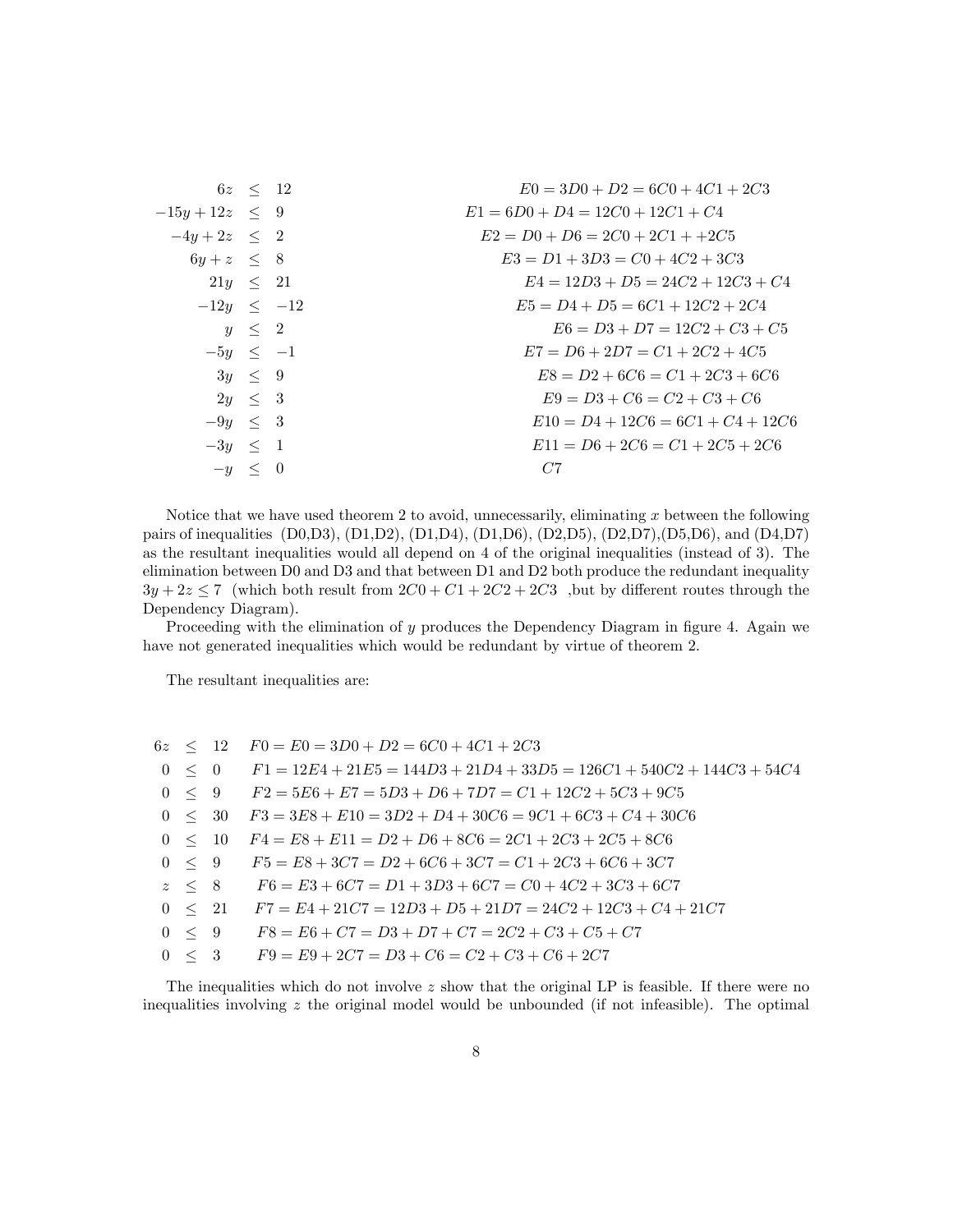

Figure 4: Dependency diagram after the elimination of variable y.

value of z is clearly 2 obtained by treating  $F0$  as an equation. Although some of the inequalities are now redundant they would not be for other right-hand-sides of the original LP. This is shown below.

In order to obtain the values of the variables we could observe that making  $F_0$  an equality forces its ancestors  $(C<sub>0</sub>, C<sub>1</sub>$  and  $C<sub>3</sub>)$ , in the Dependency Diagram, to be equalities. We could therefore solve these as equations to obtain the values of the variables. Alternatively we could backtrack, from F0 (E0), through the Dependency Diagram, substituting  $z = 2$  in D0 and D2 to give  $y = 1$ and these values in  $CO$ ,  $C1$  and  $C3$  to give  $x = 1$  and  $w = 1$ .

The elimination of variables, through the Dependency Diagram, is independent of the original right-hand-side. In order to show that none of the inequalities (after applying theorem 2) generated by Fourier-Motzkin Elimination is redundant for all right-hand-sides we prove the following theorem.

**Theorem 6** The set of inequalities generated by eliminating **x** from  $Ax + By \leq b$ , by Fourier-Motzkin elimination, less those which are redundant by virtue of theorem 2, will all be irredundant for certain  $\bf{B}$  and  $\bf{b}$ .

**Proof.** We first show that the multiplers, which produce the the inequalities, when regarded as vectors, are independent in the sense that none is a non-negative linear combination of the others.

Suppose this were not the case and that we had a set of multipliers  $(\mu_1, \mu_2, ..., \mu_r)$  which was a positive linear combination of others. Any one of these others must, therefore have positive entries only in the same, or a subset of the positions in which the above vector does. By virtue of theorem 2 the inequality produced by the above set of multipliers is therefore redundant.

We now take **B** as the identity matrix and **b** as the zero vector. Eliminating **x** by Fourier-Motzkin elimination, and discarding those inequalities which are redundant by virtue of theorem 2,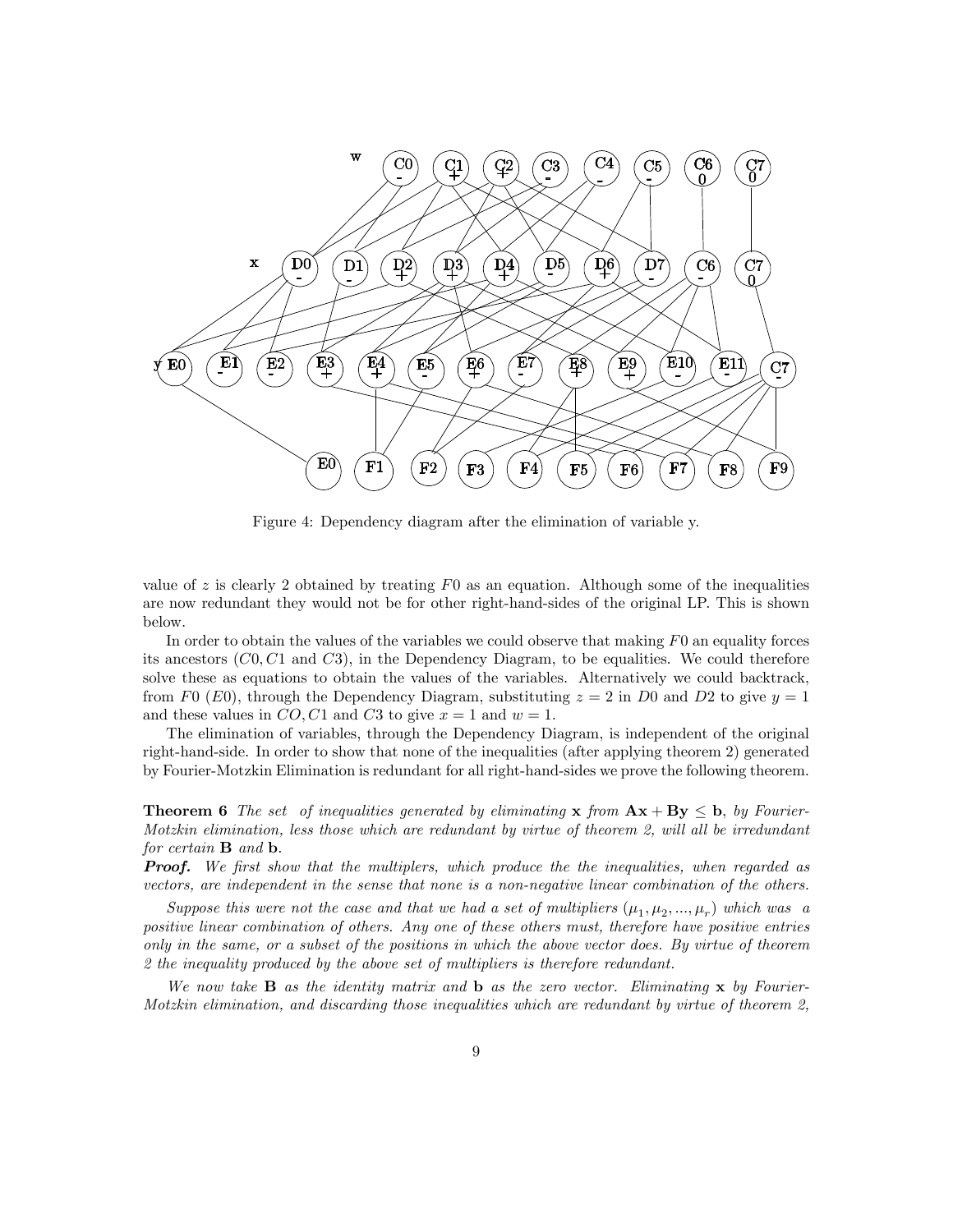produces inequalities of the form

 $\mu_{i1}y_1+\mu_{i2}y_2+\ldots+\mu_{ir}y_r \leq 0$ 

 $(\mu_{j1}, \mu_{j2}, +..., \mu_{jr})$  are the associated set of multipliers. Since the set of these vectors are independent by the argument above, these inequalities are independent of each other in the sense that none can be obtained as a non-negative linear combination of the others. Hence, by theorem 2, they are all irredundant.  $\blacksquare$ 

#### 3 Theorems relating to Linear Programming

Theorem 7 (Dual form of Caratheodoryís Theorem). For an LP model with n variables, at most n constraints will be binding in the optimal solution.

**Proof.** This follows immediately from corollary 1. The final inequality, which determines the optimal value of the objective  $z$  can depend on no more than n of the original inequalities together with the original inequality relating z to the objective function.

**Theorem 8** (Farkas' Lemma). An inequality  $\sum_{j=1}^{n} c_j x_j \leq c_0$  is implied by the inequalities  $\sum_{j=1}^{n} a_{ij} x_j \leq c_0$  $b_i$ ,  $i = 1, 2, ..., m$  if and only if, for all  $y_i \geq 0$ , such that  $\sum_{i=1}^{m} a_{ij}y_i = c_j$ ,  $j = 1, 2, ..., n$ ,  $\sum_{i=1}^{m} b_i y_i \leq$  $c_0$ 

**Proof.** Maximise  $\sum_{j=1}^{n} c_j x_j$  subject to  $\sum_{j=1}^{n} a_{ij} x_j \leq b_i, i = 1, 2, ..., m$  by means of Fourier-Motzkin elimination. This either delivers a set of  $y_i \geq 0$  giving the maximum value of  $\sum_{j=1}^n c_j x_j$ as  $\sum_{i=1}^{m} b_i y_i$  or shows the problem to be infeasible or unbounded. Either way the theorem is proved.

**Theorem 9** (Duality). If given an LP (known as the **Primal**), in the form

 $Maximise \ \ z = \sum_{j=1}^{n} c_j x_j subject \ \ to \ \sum_{j=1}^{n} a_{ij} x_j \le b_i, i = 1, 2, ..., \ \ x_j \ge 0, j = 1, 2, ..., n \ \ we \ \ de$ fine another LP, known as the **Dual**, as

 $z' = \sum_{i=1}^{m} b_i y_i$  subject to  $\sum_{i=1}^{m} a_{ij} y_i \ge c_j, j = 1, 2, ..., n$ ,  $y_i \ge 0, i = 1, 2, ..., m$  then if (a) the

Primal is not infeasible or unbounded Maximum  $z' = Minimum z'$ . If (b) the Primal is unbounded the Dual is infeasible. If  $(c)$  the Primal is infeasible the Dual is unbounded or infeasible.

#### $\blacksquare$

**Proof.** Applying Fourier-Motzkin Elimination to the Primal model, in case (a) we obtain a final inequality in the form  $z \leq \sum_{i=1}^{m} \lambda_i b_i$ , which we then treat as an equality to give the maximum value of z, where  $\lambda_i \geq 0, i = 1, 2, ..., m$ , and no inequalities of the form  $0 \leq a$  with a negative. By definition the  $\lambda_i$  provide values for  $y_i$  which optimise the dual, showing M aximum  $z = Minimum z'$ . If the Primal is unbounded (but feasible) no inequality of the form  $z \leq \sum_{i=1}^{m} \lambda_i b_i$  will result, showing that there can be no solution to the Dual. It is, however possible (Case (c)) that no inequalities of the form  $z \leq \sum_{i=1}^{m} \lambda_i b_i$  result but we do obtain inequalities of the form  $0 \leq a$ , where a is negative, showing that both the Primal and the Dual are infeasible.  $\blacksquare$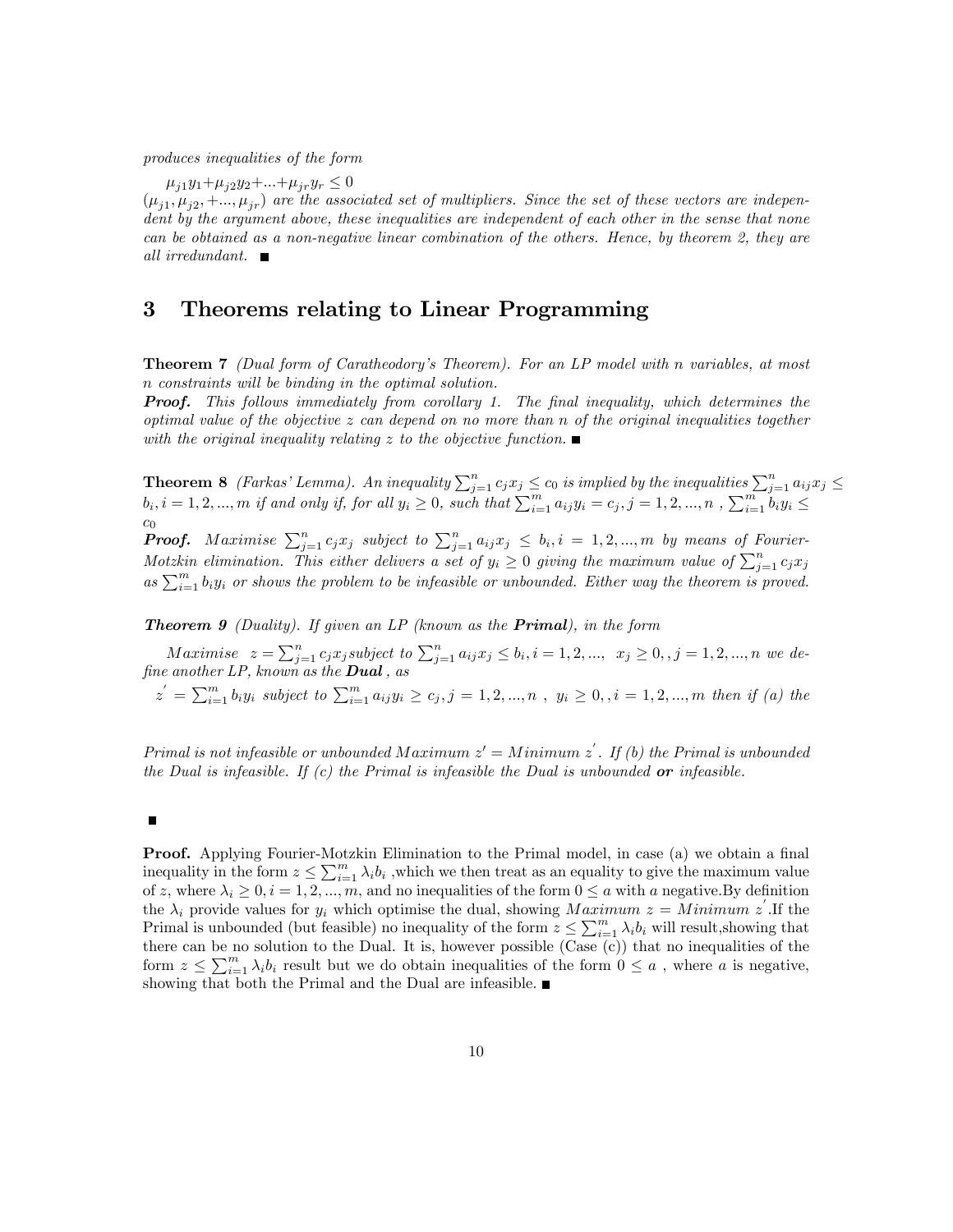Corollary 10 (Complementarity). If the optimal solution values to the Primal (including the slack variables) are  $x_1, x_2, ..., x_n, u_1, u_2, ..., u_m$  then an optimal solution to the Dual model  $y_1, y_2, ..., y_m, v_1, v_2, ..., v_n$ can be found, where  $v_j$  are the surplus variables in the Dual, such that  $y_i > 0 \Longrightarrow u_i = 0$  and  $v_j > 0$  $\implies x_j = 0$ . This result can be summarised as  $\sum_j x_j v_j + \sum_i u_i y_i = 0$ .

**Proof.** The  $y_i$  are the multipliers applied to the  $\sum_{j=1}^n a_{ij}x_j \leq b_i$ , constraints, to give the optimal value of z, and the  $v_j$  are the multipliers applied to the  $x_j \geq 0$  constraints. Since the Maximum  $z = \sum_{i=1}^{m} b_i y_i$ , if  $y_i > 0$  then  $\sum_{j=1}^{n} a_{ij} x_j = b_i$  ie  $u_i = 0$ . Also if  $v_j > 0$  then  $x_j = 0$ .

**Theorem 11** The multipliers which generate the non-redundant inequalities involving z correspond to all vertices of the dual polytope. Those where the final inequality does not involve z correspond to all extreme rays of the dual polytope.

**Proof.** This follows from theorems 3 and 6.We first consider the non-redundant inequalities generated by the constraints of the Primal model, including a positive multiplier for the objective constraint When the multipliers are scaled, to make those for the objective constraint 1, we have solutions for the Dual model which are independent of all other solutions and therefore represent vertices. Since the set of all possible irredundant multipliers for the Primal model apply to all possible right-hand-sides, we have solutions for all possible objectives of the Dual model ie all vertex solutions. For the multipliers for the Primal model which do not include a positive value for the objective constraint then we have irredundant solutions to the Dual model with zero right-hand-sides ie all the extreme ray solutions. ■

We illustrate this result by considering the Dual of the model given in section 2. This is:

Minimise 
$$
p_1 - p_2 + 4p_3 - 3p_4
$$

subject to 
$$
2p_1 + p_2 - p_3 - 12p_4 \ge 1
$$
  
\n $2p_1 - p_2 + 2p_3 \ge 2$   
\n $-3p_1 - p_2 + 3p_3 + 9p_4 \ge -1$   
\n $p_1, p_2, p_3, p_4 \ge 0$ 

The vertices are given by the multipliers of F0 and F6 (on the structural variables) ie  $(2/3, 0, 1/3, 0)$ ;  $(0, 4, 3, 0).$ 

The extreme rays (scaled) are given by the multipliers of  $F1$  to  $F5$  and  $F7$  to  $F9$  ie  $(7, 30, 8, 3)$ ;  $(1, 12, 5, 0), (9, 0, 6, 1), (1, 0, 1, 0), (1, 0, 2, 0), (0, 24, 12, 1), (0, 2, 1, 0), (0, 1, 1, 0)$ 

It is worth pointing out that the set of multipliers make up the rows of the of the 'annihilator' matrix of the original LP.

In the example we therefore have: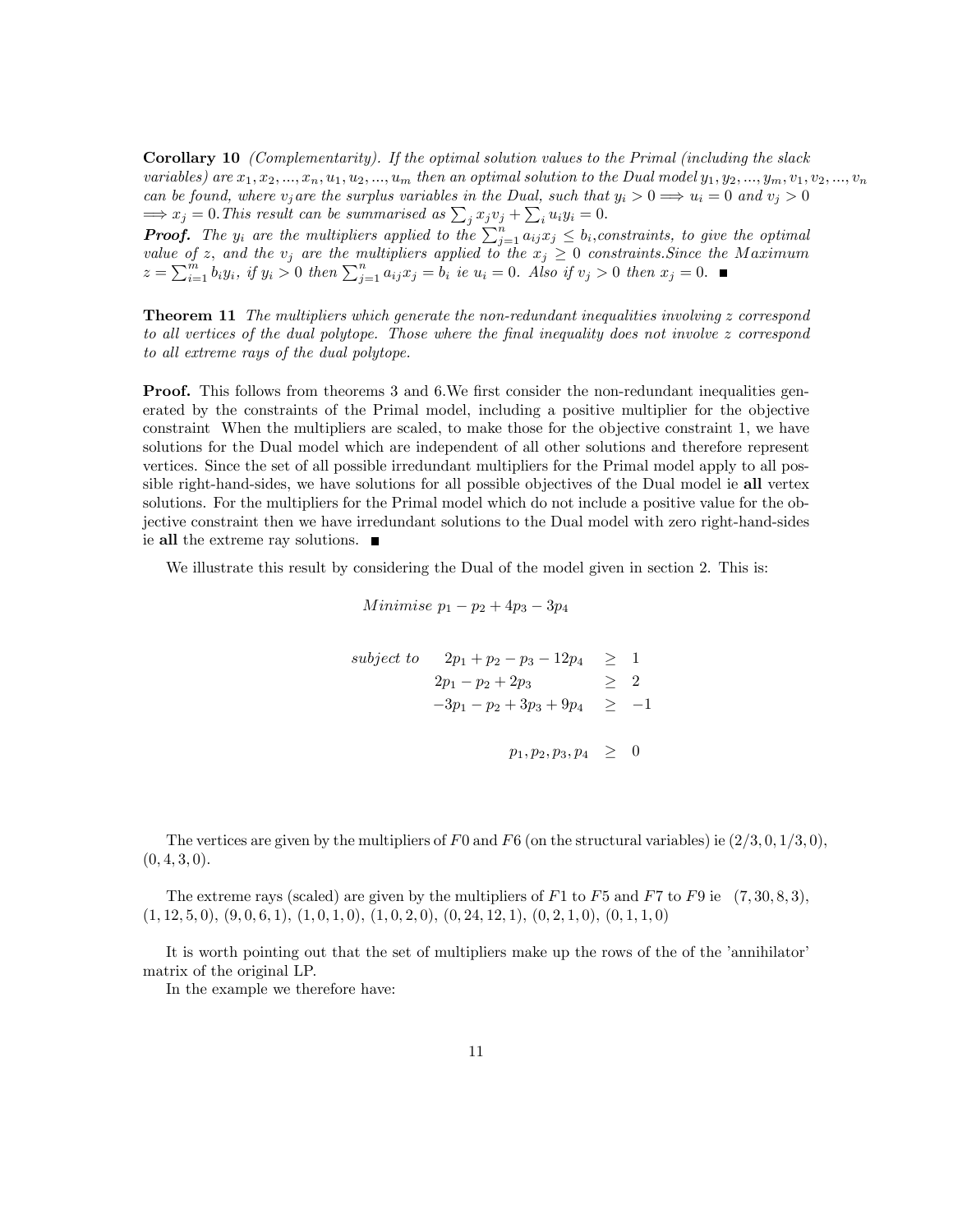$$
\left(\begin{array}{c} 1,2/3,0,1/3,0,0,0,0 \\ 1,0,4,3,0,0,0,6 \\ 0.7,30,8,3,0,0,0 \\ 0,1,12,5,0,9,0,0 \\ 0,9,0,6,1,0,30,0 \\ 0,1,0,1,0,1,4,0 \\ 0,0,24,12,1,0,0,21 \\ 0,0,2,1,0,1,0,1 \\ 0,0,1,1,0,0,1,2 \end{array}\right) \left(\begin{array}{c} -1,-2,1 \\ 2,2,-3 \\ 1,-1,-1 \\ -1,2,3 \\ 0,-12,9 \\ 0,-1,0 \end{array}\right) = \mathbf{0}
$$

## 4 Conclusion

This paper gives a method of obtaining the extreme solutions of the Dual of an LP (with no redundancies or duplicates). Hence, by applying it to the Dual, we obtain the extreme solutions of an LP.

It is not suggested that this method is computationally viable for any, other than very small LPs unless they have a special structure. However if, for example, they have few dual extreme solutions it could be viable. It can also be useful for reformulating models. The Dual of the method(see[10]), when applied to 'blocks' of constraints, provides a means of obtaing modal formulations of a structured model. It also illustrates the nature of Dantzig-Wolfe Decomposition[3].

# 5 Appendix

We show that it is possible to generate the same inequality by *different* routes through the nontrivial elimination of n variables from  $n + 1$  ancestors. (The example above shows that this can happen with more than  $n+1$  ancestors, when the resulting inequality must be redundant by virtue of theorem 2). Consider the following example:

$$
x_1 + 2x_2 + x_3 + x_4 \le b_1 : C0
$$
  

$$
-x_1 + 2x_2 + x_3 + x_4 \le b_2 : C1
$$
  

$$
x_1 - 3x_2 - 5x_3 + x_4 \le b_3 : C2
$$
  

$$
-x_1 - 3x_2 + x_3 + x_4 \le b_4 : C3
$$

Eliminating the variables produces the Dependency Diagram in figure 5.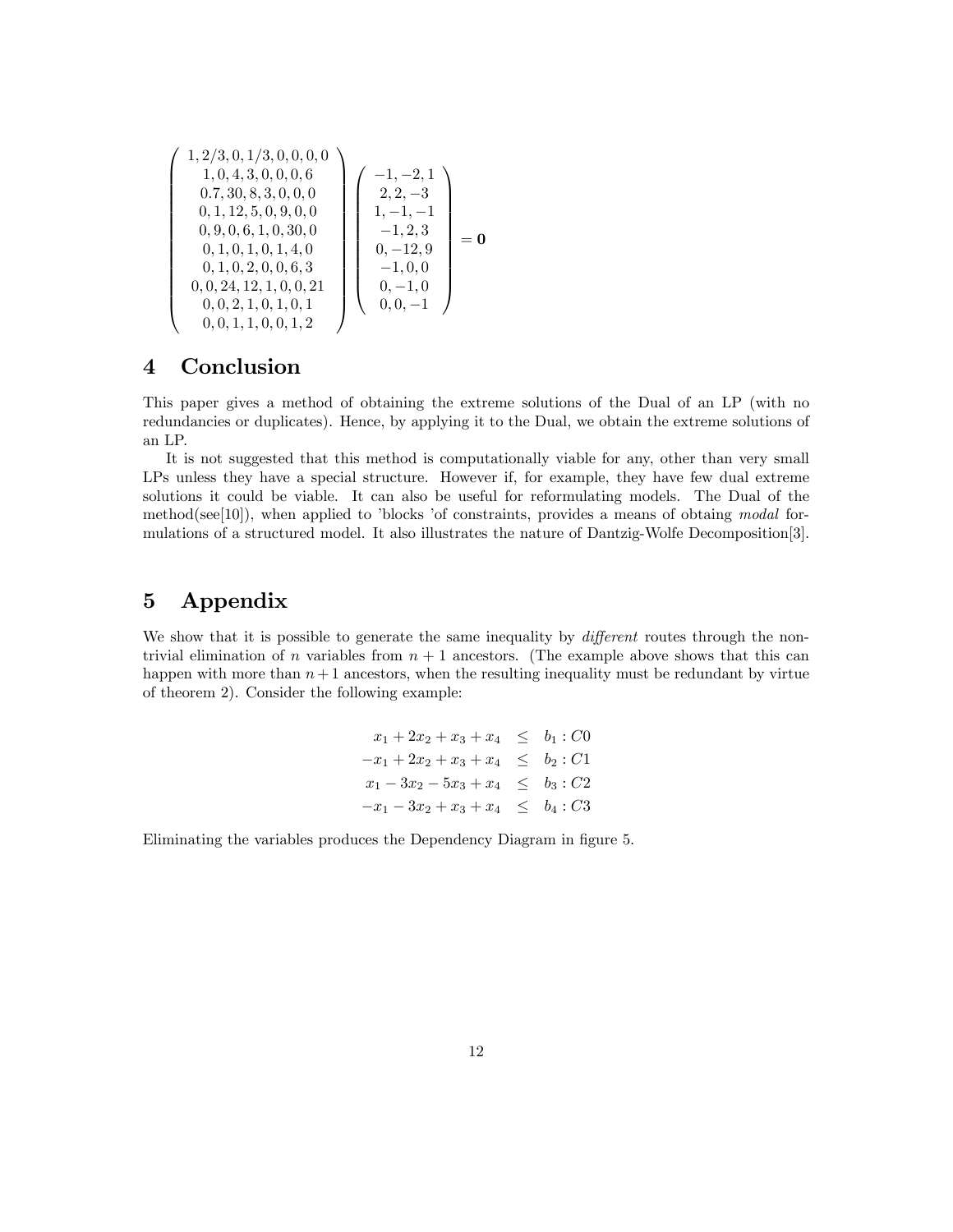

Figure 5: The generation of duplicate inequalities.

F0 and F1 are duplicates of the inequality  $30x_4 \le 10b_1 + 8b_2 + 5b_3 + 7b_4$ 

# References

- [1] Chernikov,S.N.,Systems of linear inequalities, Us pekhi Mat Nauk 8:2 (1953) 7-13.
- [2] Cristof,T., and A.Lobel, PORTA (1.3.1, 1997)-Polyhedral Representation Transformation Algorithm, Free Software Foundation, 59 Temple Place, Suite 330, Boston, MA, USA
- [3] Dantzig,G.B., and P.Wolfe, The decomposition algorithm for linear programming, Econometrica, 29 (1961) 767-778
- [4] Fourier,J.B.J.,Solution díune question du calcul des inegalites, Oeuvres II, Paris (1826) 317-328.
- [5] Kohler,D.A.,Projections of convex polyhedral sets, Operations Research Center, dUniversity of California, Berkeley (1967).
- [6] Langford,C.H., Some theorems of deducibility, Annals of Mathematics I 28 (1927) 16-40.